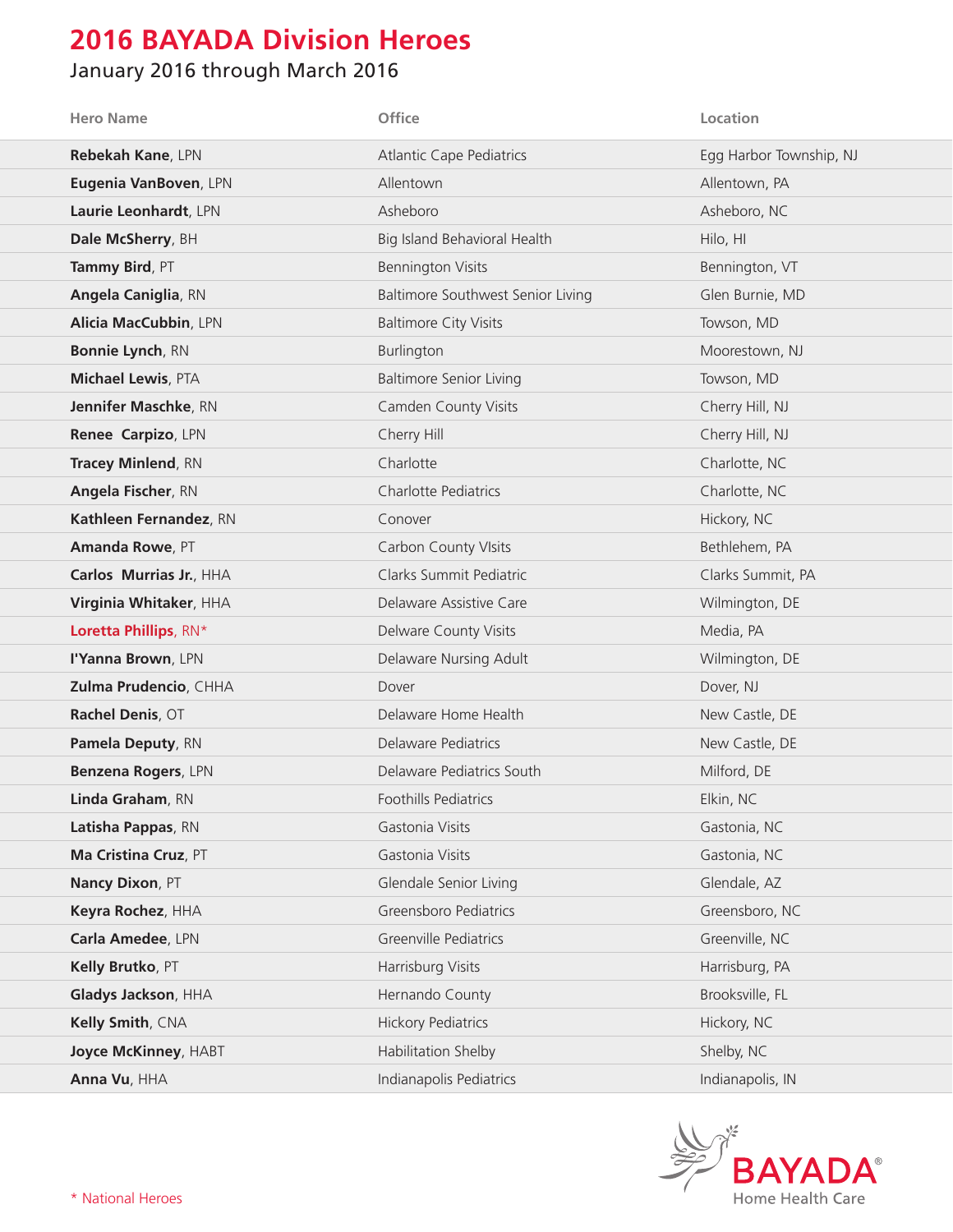| <b>Hero Name</b>                    | <b>Office</b>                      | Location            |
|-------------------------------------|------------------------------------|---------------------|
| Jennifer House, LPN                 | King of Prussia                    | King of Prussia, PA |
| Jacqueline Lauver, HHA              | Lewisburg Adults                   | Lewisburg, PA       |
| Hollie Faerman-Diaz, CNA            | Lexington                          | Lexington, NC       |
| <b>Betsy Martin, RN</b>             | Lexington                          | Lexington, NC       |
| Holly Reed, LPN                     | Lock Haven Pediatrics              | Lock Haven, PA      |
| Eva Miller, LPN                     | Mechanicsburg Pediatrics           | Mechanicsburg, PA   |
| Tracy Phillips, LPN                 | Mercer County Adults               | Lawrenceville, NJ   |
| <b>Wendy Castillo, HHA</b>          | Mercer County Adults               | Lawrenceville, NJ   |
| Lorraine Caprioli, PT               | Montgomery County Visits           | Blue Bell, PA       |
| Emily Cantorna, HHA                 | Maui Home Care                     | Wailuku, HI         |
| <b>Denise Martens, RN</b>           | Mt Laurel Pediatrics               | Mount Laurel, NJ    |
| Deborah Gray, HHA                   | Morristown                         | Morristown, NJ      |
| Shelvy Glazebrook, HHA              | Morganton                          | Morganton, NC       |
| Roberta Cassidy, CNA                | North Denver Private               | Westminster, CO     |
| Yonatan Rivas-Salazar, HHA          | <b>Newton</b>                      | Auburndale, MA      |
| <b>Jessica McLeod, RN</b>           | Newton Visits                      | Auburndale, MA      |
| Karen Smith, CHHA                   | New York Assistive Care            | New York, NY        |
| Sydnia Francis-White, LPN           | New York City                      | New York, NY        |
| Tyler Thomas, HABT                  | Oahu Habilitation                  | Honolulu, HI        |
| Jacqueline Scudder, RN              | Oahu Home Care                     | Honolulu, HI        |
| Amina Id-deen, HHA                  | Paoli                              | Chesterbrook, PA    |
| Lisa Cooper, RN                     | Pediatric Cherry Hill              | Cherry Hill, NJ     |
| Gretchen Post, RN                   | Pinellas County Visits             | Clearwater, FL      |
| <b>Dennis Dike, LPN</b>             | <b>Morris Plains Pediatrics</b>    | Morris Plains, NJ   |
| <b>Christina Davis, RN</b>          | Phoenix                            | Phoenix, AZ         |
| <b>Manuel Santos, RN</b>            | Philadelphia Skilled               | Philadelphia, PA    |
| Ryan LaBryer, CNA                   | Pittsburgh Pediatics               | Monroeville, PA     |
| Danielle Zimmerman, LPN             | Pittsburgh                         | Monroeville, PA     |
| <b>Dianne Frey, LPN</b>             | Plant City                         | Plant City, FL      |
| Elizabeth Straessle-Williamson, HHA | Plymouth                           | Plymouth, MA        |
| Janice Braxton, MSW                 | Person County Visits               | Roxboro, NC         |
| Danielle Artis, HHA                 | Philadelphia Specialized Contracts | Philadelphia, PA    |
| Suzette Maignan, LPN                | Philadelphia Skilled Pediatrics    | Philadelphia, PA    |
| Margaret Cmiel, LPN                 | Philadelphia Visits                | Philadelphia, PA    |
| Michael Swann, LPN                  | Pediatrics of Winston-Salem        | Winston Salem, NC   |
| Stephanie Bowen, PT*                | <b>Quincy Visits</b>               | Quincy, MA          |
| Caroline Adegun, LPN                | Rhode Island Skilled               | Providence, RI      |

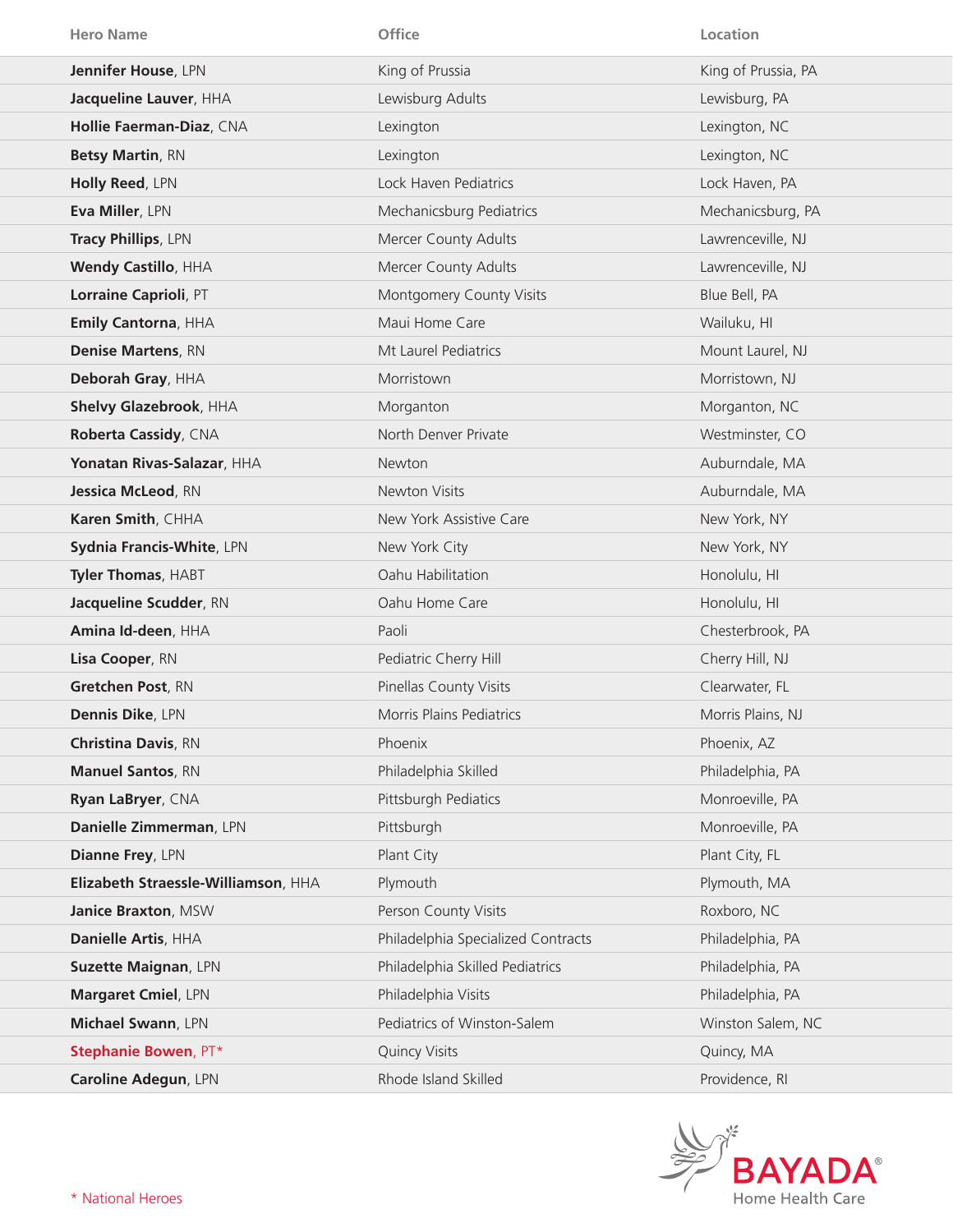| <b>Hero Name</b>                  | Office                         | Location          |
|-----------------------------------|--------------------------------|-------------------|
| <b>Stephanie Hawk, LPN</b>        | Rock Hill                      | Rock Hill, SC     |
| Charlotte Goodreau, HHA           | Rutland                        | Rutland, VT       |
| June Smith, LPN                   | Salisbury                      | Salisbury, NC     |
| Tonya Powell, LPN                 | South Atlanta Pediatrics       | McDonough, GA     |
| Elizabeth Henson-McAllister, LPN* | Shrewsbury Pediatrics          | Shrewsbury, NJ    |
| Diane Bainter, LPN                | St. Cloud Pediatrics           | Waite Park, MN    |
| Gail Chin, RN                     | Suffolk County Skilled         | Hauppauge, NY     |
| Vickie Deyton, RN                 | Shelby                         | Shelby, NC        |
| Elizabeth Cole, LPN               | Shelby                         | Shelby, NC        |
| <b>Suzette Bangs, CNA</b>         | Shelby                         | Shelby, NC        |
| Hilde Wille, RN                   | St. Paul Pediatrics            | Shoreview, MN     |
| Belinda Flanigan, RN              | Somerset Pediatrics            | Somerset, NJ      |
| Tammie Jackson, CNA               | Sierra Vista Adult             | Sierra Vista, AZ  |
|                                   |                                |                   |
| Noel Jenny, CNA                   | Sierra Vista Visits            | Sierra Vista, AZ  |
| Amber Lamar, CNA                  | Tampa                          | Tampa, FL         |
| John Donovan, LPN                 | Tucson Skilled                 | Tucson, AZ        |
| Marie Diaz-Cruz, CHHA             | Toms River                     | Toms River, NJ    |
| Mary Schneider, RN                | Tucson Senior Living           | Tucson, AZ        |
| Mattie Hanner, HHA                | University City                | Philadelphia, PA  |
| Robert Metz, Volunteer            | Vermont Hospice                | Norwich, VT       |
| Loleta Blake, HHA                 | <b>Westchester County</b>      | Tarrytown, NY     |
| Barbara Lancianese, HHA*          | <b>Willow Grove</b>            | Willow Grove, PA  |
| Judith Cirvello, RN               | <b>Willow Grove Pediatrics</b> | Willow Grove, PA  |
| Sarah Jones, HHA                  | Wilmington Senior Living       | Wilmington, DE    |
| Paula Wolfe, RN                   | Williamsport                   | Williamsport, PA  |
| Tammy Blue, CNA                   | Winston-Salem Adults           | Winston Salem, NC |
| Johanna O'Hagan, HHA              | Yavapai Visits                 | Prescott, AZ      |

## April 2016 through June 2016

| <b>Hero Name</b>            | Office                            | Location                |
|-----------------------------|-----------------------------------|-------------------------|
| <b>Michele Pedalino, RN</b> | <b>Atlantic Cape Pediatrics</b>   | Egg Harbor Township, NJ |
| <b>Cynthia Stephens, RN</b> | Adult Nursing of the Triad        | Greensboro, NC          |
| <b>Beryl Whitaker, LPN</b>  | <b>Boston Pediatrics</b>          | Boston, MA              |
| Darlene Ward, OT*           | Baltimore Southwest Senior Living | Glen Burnie, MD         |
| Lucy Villalona, CHHA*       | Cherry Hill                       | Cherry Hill, NJ         |
| Josua Vasiu, RN             | Conver                            | Hickory, NC             |
| <b>Pamela Passman, LPN</b>  | Conver                            | Hickory, NC             |

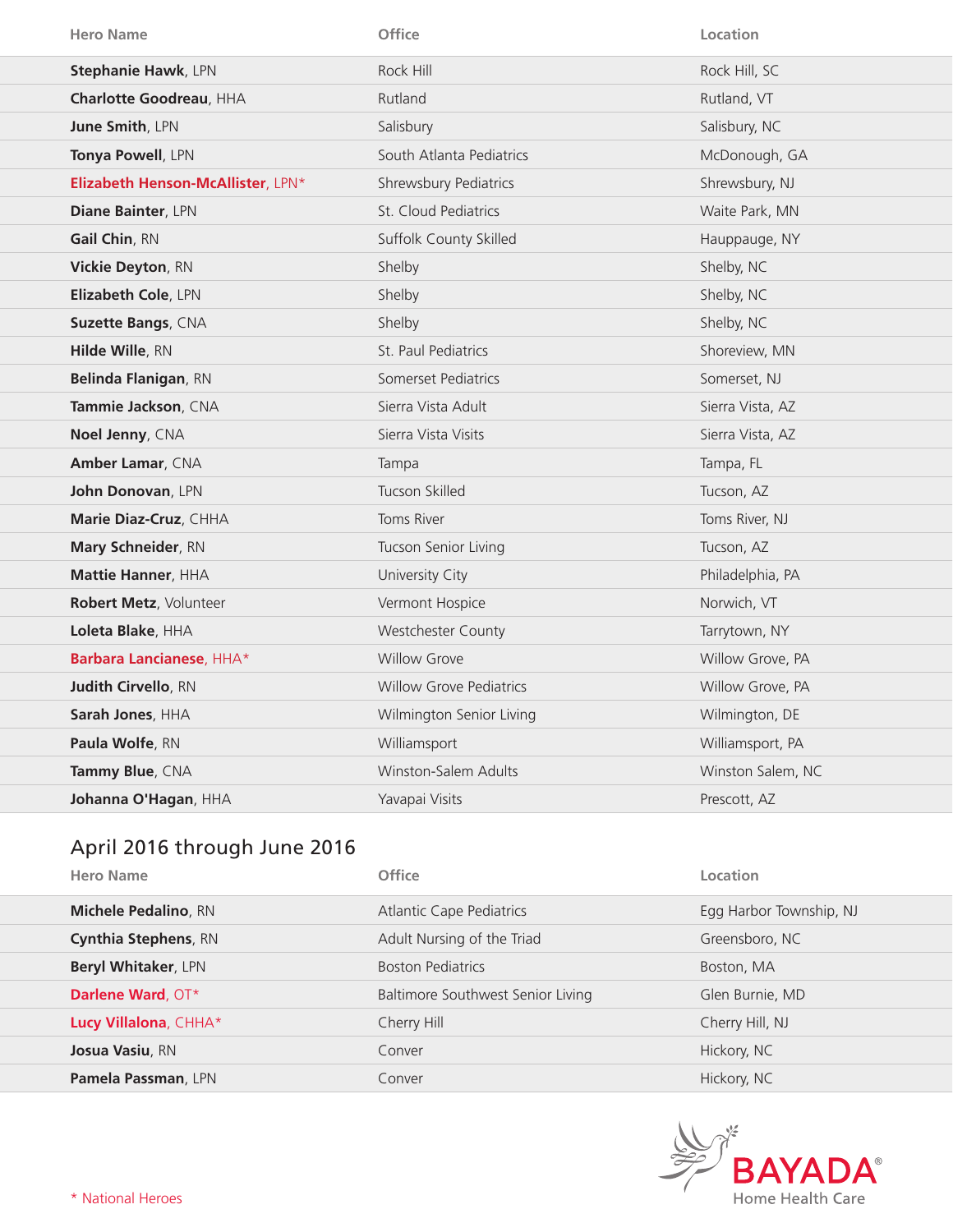| <b>Hero Name</b>             | Office                                 | Location                |
|------------------------------|----------------------------------------|-------------------------|
| Helen Kuelbs, CNA            | Conver                                 | Hickory, NC             |
| Megan Williams, LPN          | Central Pennsylvania Senior Living     | Harrisburg, PA          |
| Debra Butler, RN             | Davidson County Visits                 | Lexington, NC           |
| Janine Fraticelli, LPN       | Delaware Nursing Adult                 | Wilmington, DE          |
| Jennifer Lane, RN*           | Downington                             | Downington, PA          |
| Joy Getugi, LPN              | Delaware Pediatric North               | New Castle, DE          |
| Jacqueline Levett, RN        | Delware Pediatric Visits               | New Castle, DE          |
| Wanda Temple, LPN            | Durham Pediatrics                      | Durham, NC              |
| Margaret Washington, HHA     | Delaware Assistive Care State Programs | Wilmington, DE          |
| Gladys Cruz Mistretta, HHA   | East Stroudsburg Adult                 | Bartonsville, PA        |
| Sonya Meadows, LPN           | Foothills Pediatrics                   | Elkin, NC               |
| Brooke Johnson, HHA          | Foothills Pediatrics                   | Elkin, NC               |
| Albert Armitage Jr, PT       | <b>Falmouth Visits</b>                 | Falmouth, MA            |
| Sharon Turla, PT             | Gastonia Visits                        | Gastonia, NC            |
| Nicole Pierre, CHHA          | Garden City                            | Garden City, NY         |
| Janine Diana, RN             | Garden City Skilled                    | Garden City, NY         |
| Shanna Heffron, LPN          | Glendale Senior Living                 | Glendale, AZ            |
| Tamarra Oliver, LPN          | Gastonia Pediatrics                    | Gastonia, NC            |
| Nora Towery, HHA             | Gastonia Pediatrics                    | Gastonia, NC            |
| Cynthia Rich, RN             | <b>Guilford County Visits</b>          | Greensboro, NC          |
| Casey Weathers, HABT         | Habilitation Hickory                   | Hickory, NC             |
| Bernice Irwin, HHA           | Hyannis Assistive Care                 | Hyannis, MA             |
| Aimee Pack, LPN              | Indianaopolis Pediatrics               | Indianapolis, IN        |
| Linda Mayo, HHA              | Jersey City                            | Jersey City, NJ         |
| Lisa Williams, PT            | James County Visits                    | Williamsburg, VA        |
| Lindsey Mitchell, LPN        | Jamison Adult Nursing                  | Jamison, PA             |
| Sharon Shepherd, HHA         | Kauai Home Care                        | Lihue, HI               |
| James Gonzales, HHA          | Lancaster                              | Lancaster, PA           |
| Judy Giglotti, LPN           | Lehighton                              | Lehighton, PA           |
| Anuja Jadhav, LPN            | Lawrenceville Pediatrics               | Lawrenceville, NJ       |
| <b>Cynthia Mooney, RN</b>    | Linwood Visits                         | Egg Harbor Township, NJ |
| <b>Christine Nicosia, RN</b> | Mercer County Adults                   | Lawrenceville, NJ       |
| Peggy Sue Hernando, HABT     | Maui Habilitation                      | Kahului, HI             |
| Michelle Vermette, HHA       | Manchester New Hampshire               | Manchester, NH          |
| <b>Stacy Cucina, RN</b>      | Montgomery Maryland Senior Living      | Gaithersburg, MD        |
| Mark Gray, LPN               | Minneapolis Pediatrics                 | Plymouth, MA            |
| Monique Freckleton, RN       | Morristown                             | Morristown, NJ          |

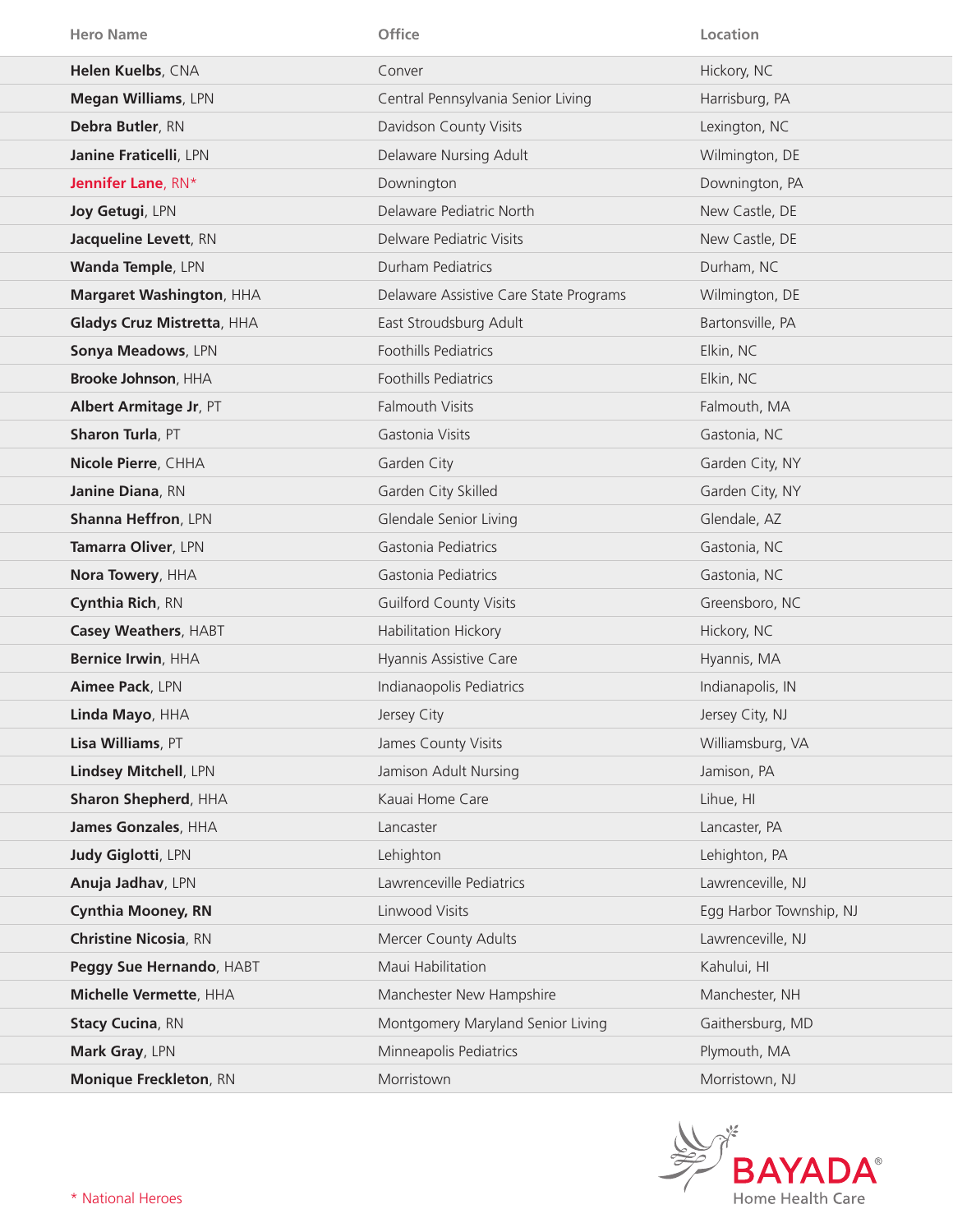| <b>Hero Name</b>            | Office                          | Location            |
|-----------------------------|---------------------------------|---------------------|
| <b>Elise Jones, RN</b>      | North Atlanta Pediatrics        | Roswell, GA         |
| Stephen Asante-Domfe, HHA   | North Brunswick                 | North Brunswick, NJ |
| Myra Sanders, PC            | New Bern Adult                  | New Bern, NC        |
| Kathleen Myers, RN          | Newtown Square Skilled          | Newtown Square, PA  |
| Alain De Vera, PT           | Oahu Visits                     | Honolulu, HI        |
| Donna Kim, ST               | Oahu Behavioral Health          | Honolulu, HI        |
| Samantha Aiesi, LPN         | Paoli                           | Chesterbrook, PA    |
| Jorimar Trinidad, HHA       | Philadelphia Pediatrics         | Philadelphia, PA    |
| Melissa Ravenscraft, LPN    | Pittsburgh Pediatrics           | Monroeville, PA     |
| Joshua Jones, HHA           | Pittsburgh                      | Monroeville, PA     |
| Lydia Bennett, CNA          | Plant City                      | Plant City, FL      |
| Tonkaneka Ferrell, LPN      | Piedmont Adult                  | Roxboro, NC         |
| Lucille Blake, HHA          | PCA-West                        | Philadelphia, PA    |
| <b>Wanda Myers, RN</b>      | Pediatrics of Winston-Salem     | Winston Salem, NC   |
| Vicki Quinn, LPN            | Raleigh Adult                   | Raleigh, NC         |
| Angela Young, HHA           | Reading Adult                   | Wyomissing, PA      |
| Karan Baker, RN             | Rock Hill                       | Rock Hill, SC       |
| Linda Brinson, LPN          | Rock Hill                       | Rock Hill, SC       |
| Alba Hurtado, HHA           | Suffolk County Skilled          | Hauppauge, NY       |
| Angelia Hill, LPN*          | Shelby                          | Shelby, NC          |
| Clara Clark, CNA            | Shelby                          | Shelby, NC          |
| Teresa Price, HHA           | St. Louis                       | St. Louis, MO       |
| Sheila Aucker, CNA          | <b>Snyder County Pediatrics</b> | Selinsgrove, PA     |
| <b>Michelle Kultala, RN</b> | St. Paul Pediatrics             | Shoreview, MN       |
| Nicole Shaw, LPN            | <b>State College</b>            | State College, PA   |
| Yesenia Carbonell, CNA      | Tampa                           | Tampa, FL           |
| Cherlea Begay, HHA          | Tucson East Adult               | Tucson, AZ          |
| Danine Rios, LPN            | Tucson Skilled                  | Tucson, AZ          |
| DonnaArgento, RN            | Toms River                      | Toms River, NJ      |
| Robyn Gray, RN              | Toms River Pediatrics           | Toms River, NJ      |
| Julie Masny, RN             | <b>Upper Bucks Visits</b>       | Lansdale, PA        |
| Sogonan Diabagate, CHHA     | Verona Adult                    | Verona, NJ          |
| Tina Clifton, HHA           | Vermont Hospice                 | Norwich, VT         |
| Kelli Lambert, RN           | Wilkes-Barre/Scranton           | Wilkes Barre, PA    |
| Afua John-Lyte, LPN         | Westchester County              | Tarrytown, NY       |
| Andrew Tavernia, PT         | West Chester Visits             | Exton, PA           |
| Sandra Gramlich, LPN        | Williamsport Adult              | Williamsport, PA    |

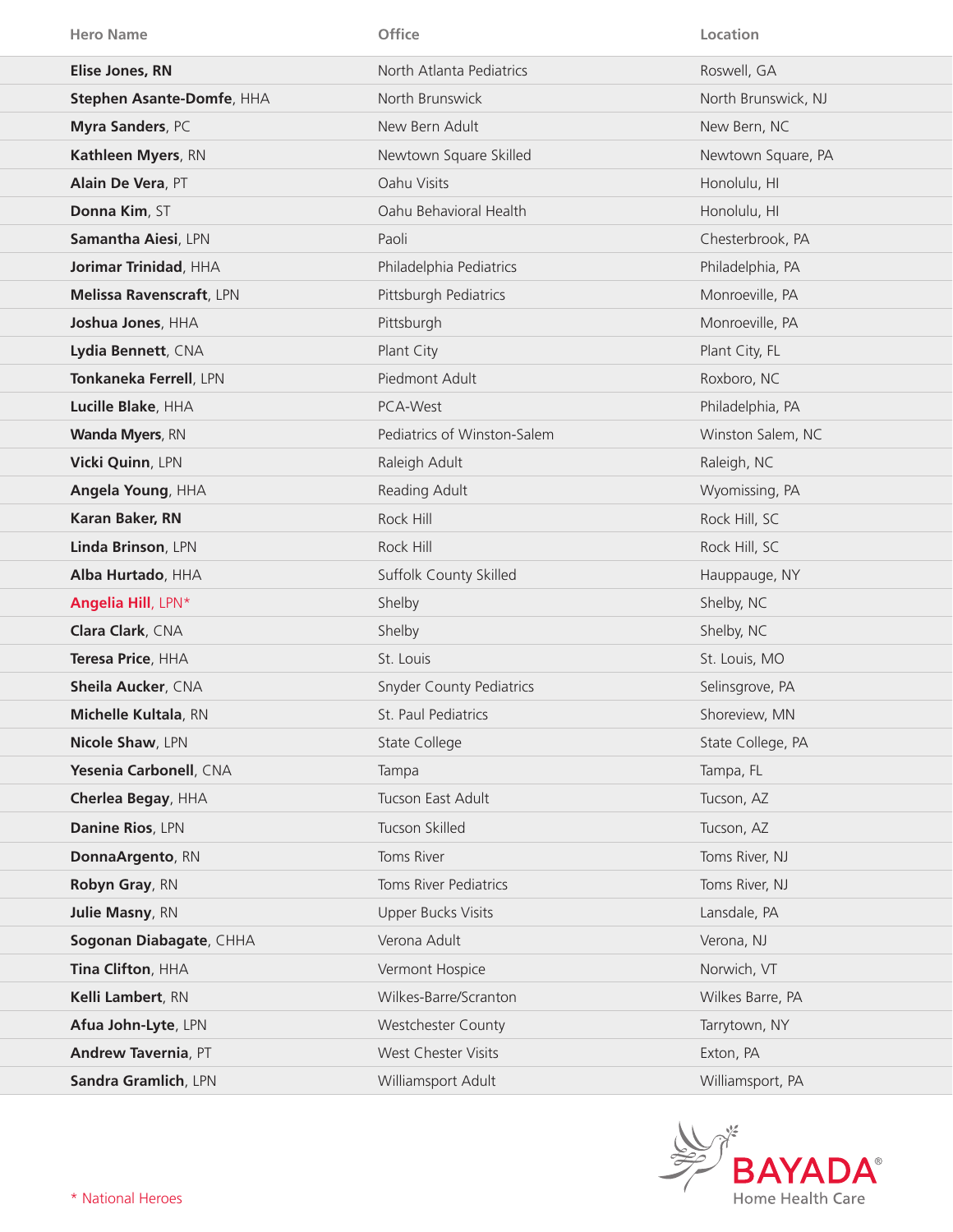| <b>Hero Name</b>                 | Office                            | Location           |
|----------------------------------|-----------------------------------|--------------------|
| Lois O'Daniels, RN               | <b>Wilmington Pediatrics</b>      | Wilmington, NC     |
| Jacqueline Johnson, CNA          | Winston-Salem Adults              | Winston Salem, NC  |
| July 2016 through September 2016 |                                   |                    |
| <b>Hero Name</b>                 | Office                            | Location           |
| <b>Sharon Forish, LPN</b>        | <b>Atlantic City</b>              | Linwood, NJ        |
| Moses Ajamu, RN*                 | Allentown                         | Allentown, PA      |
| <b>Claire Fifer, RN</b>          | Asheville Pediatrics              | Asheville, NC      |
| <b>Courtlanda Free, RN</b>       | Asheboro                          | Asheboro, NC       |
| Kristi Gentry, LPN               | Asheville                         | Asheville, NC      |
| <b>Wendy Cerminara, PT</b>       | <b>Bucks County Senior Living</b> | Lansdale, PA       |
| Chandon Umayas, HHA              | <b>Big Island Habilitation</b>    | Hilo, HI           |
| Jennifer Scoggins, PT            | <b>Bennington Visits</b>          | Bennington, VT     |
| Trisha Lasher, RN                | <b>Berks County Visits</b>        | Wyomissing, PA     |
| Ragheda Abou Harb, CHHA          | Burlington                        | Moorestown, NJ     |
| <b>Shirley Cummings, RN</b>      | Coastal Carolina Pediatrics       | Mount Pleasant, SC |
| Vasile Grigoruta, LPN            | Charlotte                         | Charlotte, NC      |
| Herman Hewitt, CNA               | Charlotte Staffing                | Charlotte, NC      |
| Stephen Maughan, HHA             | Charlotte Personal Care           | Charlotte, NC      |
| <b>Chanel Bresnick, CNA</b>      | Charlotte Visits                  | Charlotte, NC      |
| Jacqueline Hall, HHA             | Delaware Assistive Care           | Wilmington, DE     |
| Denise Mattern, RN               | Delaware Nursing Adult            | Wilmington, DE     |
| $T_{2}$ nya Allan $DN$           | Dolariaro Bodistricc              | $N_{ON}/C_{2}$     |

| Denise Mattern, RN           | Delaware Nursing Adult        | Wilmington, DE     |
|------------------------------|-------------------------------|--------------------|
| Tanya Allen, RN              | Delaware Pediatrics           | New Castle, DE     |
| <b>Robert Spaulding, LPN</b> | Delaware Pediatric North      | New Castle, DE     |
| Eugene Paulus, PT            | Delaware Pediatric Visits     | New Castle, DE     |
| <b>Judith Kosica, LPN</b>    | East Stroudsburg Adult        | Bartonsville, PA   |
| Eunice Ramsammy, CHHA        | Essex                         | Bloomfield, NJ     |
| Trudy Morris, CNA            | Fayetteville                  | Fayetteville, NC   |
| Teagan Wrenn, HHA            | <b>Foothills Pediatrics</b>   | Elkin, NC          |
| <b>Shelley Collins, LPN</b>  | Foothills Pediatrics          | Elkin, NC          |
| Alithea Zapata, PT           | Forsyth County Visits         | Winston Salem, NC  |
| Carly Shirley, RN            | Gastonia Visits               | Gastonia, NC       |
| Rebecca Mauney, LPN          | Gastonia Pediatrics           | Gastonia, NC       |
| <b>Heather Douthit, RN</b>   | <b>Guilford County Visits</b> | Greensboro, NC     |
| Kathleen Virnelson, LPN*     | Hazleton                      | Hazleton, PA       |
| Matthew Quinn, CNA           | Hendersonville                | Hendersonville, NC |
| Amy Busick, RN               | <b>Harford County Visits</b>  | Forest Hill, MD    |
|                              |                               |                    |

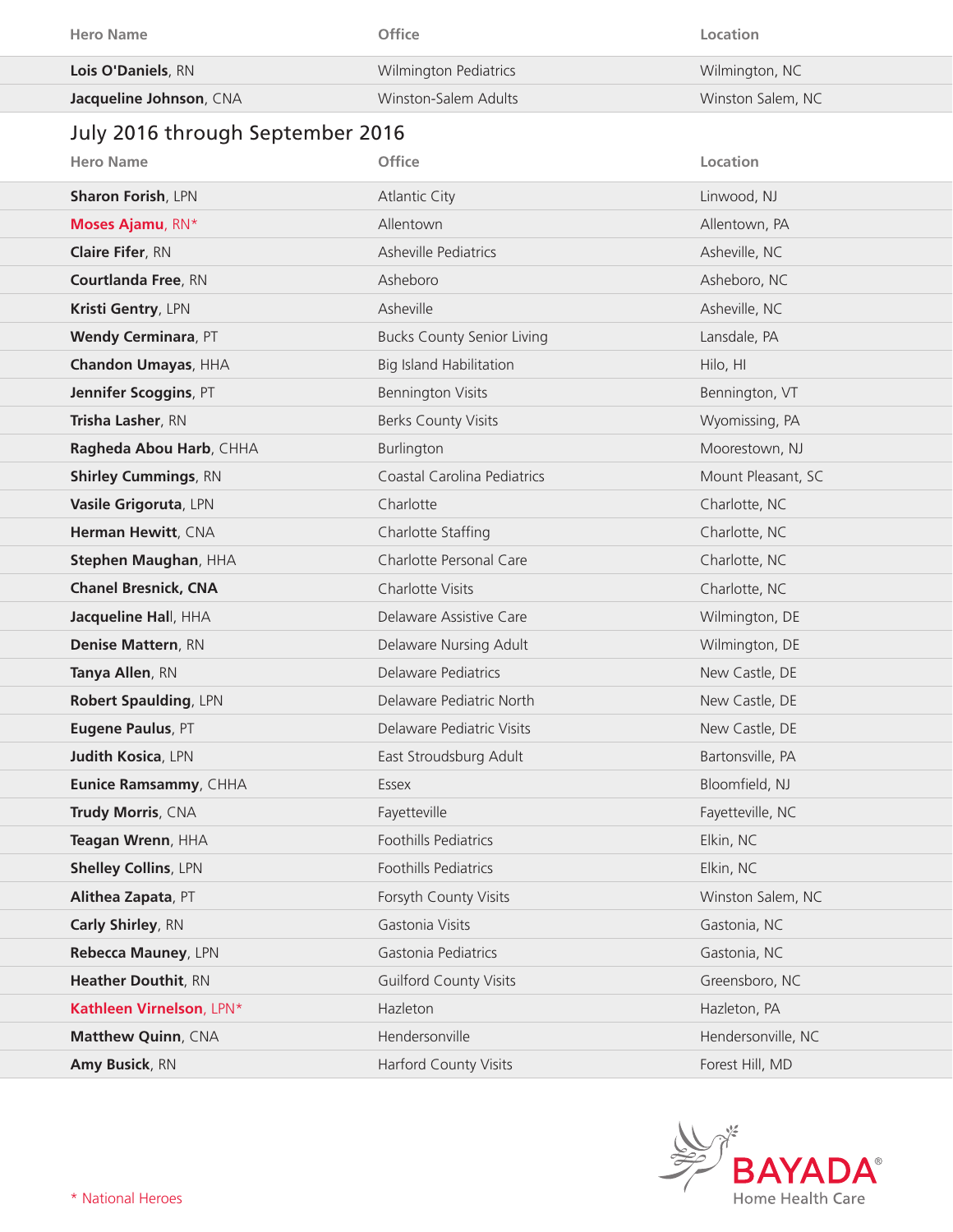| <b>Hero Name</b>             | Office                            | Location             |
|------------------------------|-----------------------------------|----------------------|
| Karen Beck, CNA              | <b>Hickory Pediatrics</b>         | Hickory, NC          |
| Morgan Gregg, HABT           | Habilitation Wilmington           | Wilmington, NC       |
| Saionara Ferreira, RN        | Hyannis Visits                    | Hyannis, MA          |
| <b>Courtney McCowan, LPN</b> | Indianapolis Pediatrics           | Indianapolis, IN     |
| Peter Manga, LPN             | Jamison Adult Nursing             | Jamison, PA          |
| Tami Mullen, HHA             | King of Prussia                   | King of Prussia, PA  |
| Angela Tibbens, LPN          | Lexington                         | Lexington, NC        |
| John Danko, LPN              | Luzerne County Pediatrics         | Wilkes Barre, PA     |
| Katrina Christy-Haines, HHA  | Linwood Visits                    | Egg Harbor, Township |
| <b>Nancy Alberston, RN</b>   | Mercer County Adults              | Lawrenceville, NJ    |
| Ruth N Kan Hai, HHA          | Maui Home Care                    | Wailuku, HI          |
| <b>Judy Trout, LPN*</b>      | Mt Laurel Pediatrics              | Mount Laurel, NJ     |
| Ayhan Cetiner, PT            | Montgomery Maryland Senior Living | Gaithersburg, MD     |
| Tammy Anderson, RN           | Minneapolis Adult                 | Plymouth, MN         |
| Sheri Deshitsya, LPN         | Minneapolis Pediatrics            | Plymouth, MN         |
| Candi Elvis, LPN             | Monroe                            | Monroe, NC           |
| Rachel Proffitt, RN          | Morganton                         | Morganton, NC        |
| Carmina Lopresti, RN         | Millville Pediatrics              | Millville, NJ        |
| Katherine Mills, CNA         | New Bern Adult                    | New Bern, NC         |
| Sarah Kelly, PT*             | North Denver Visits               | Westminster, CO      |
| Joanita Nakku, HHA           | Newton                            | Auburndale, MA       |
| Rosemarie Thomas, CHHA       | New York Assistive Care           | New York, NY         |
| <b>Mitzi Chambers, RN</b>    | New York City                     | New York, NY         |
| Amanda Duran, ST             | Oahu Behavioral Health            | Honolulu, HI         |
| Tim Donnelly, Volunteer      | Pennsylvania Boyertown Hospice    | Boyertown, PA        |
| Amy Merckle, OT              | Phoenix                           | Phoenix, AZ          |
| Thelma Harris, RN            | Philadelphia Skilled              | Philadelphia, PA     |
| Theresa Butler, CNA          | Pittsburgh                        | Monroeville, PA      |
| Teresa Reedy, HHA            | Piedmont Adult                    | Roxboro, NC          |
| Megan Johnson, CNA           | Pocono PA Pediatrics              | Bartonsville, PA     |
| Dawn Small, RN               | Philadelphia Skilled Pediatrics   | Philadelphia, PA     |
| Olivanne Pannone, HMKR*      | PCA-West                          | Philadelphia, PA     |
| Tara Scoggins, LPN           | Raleigh Pediatrics                | Raleigh, NC          |
| Jennifer Hermida, LPN        | Red Bank                          | Red Bank, NJ         |
| Teresa Thomas, RN            | Rock Hill                         | Rock Hill, SC        |
| Tammy Ritchie, HHA           | Rutland                           | Rutland, VT          |
| Julianna Jones, LPN          | Shrewsbury Pediatrics             | Shrewsbury, NJ       |